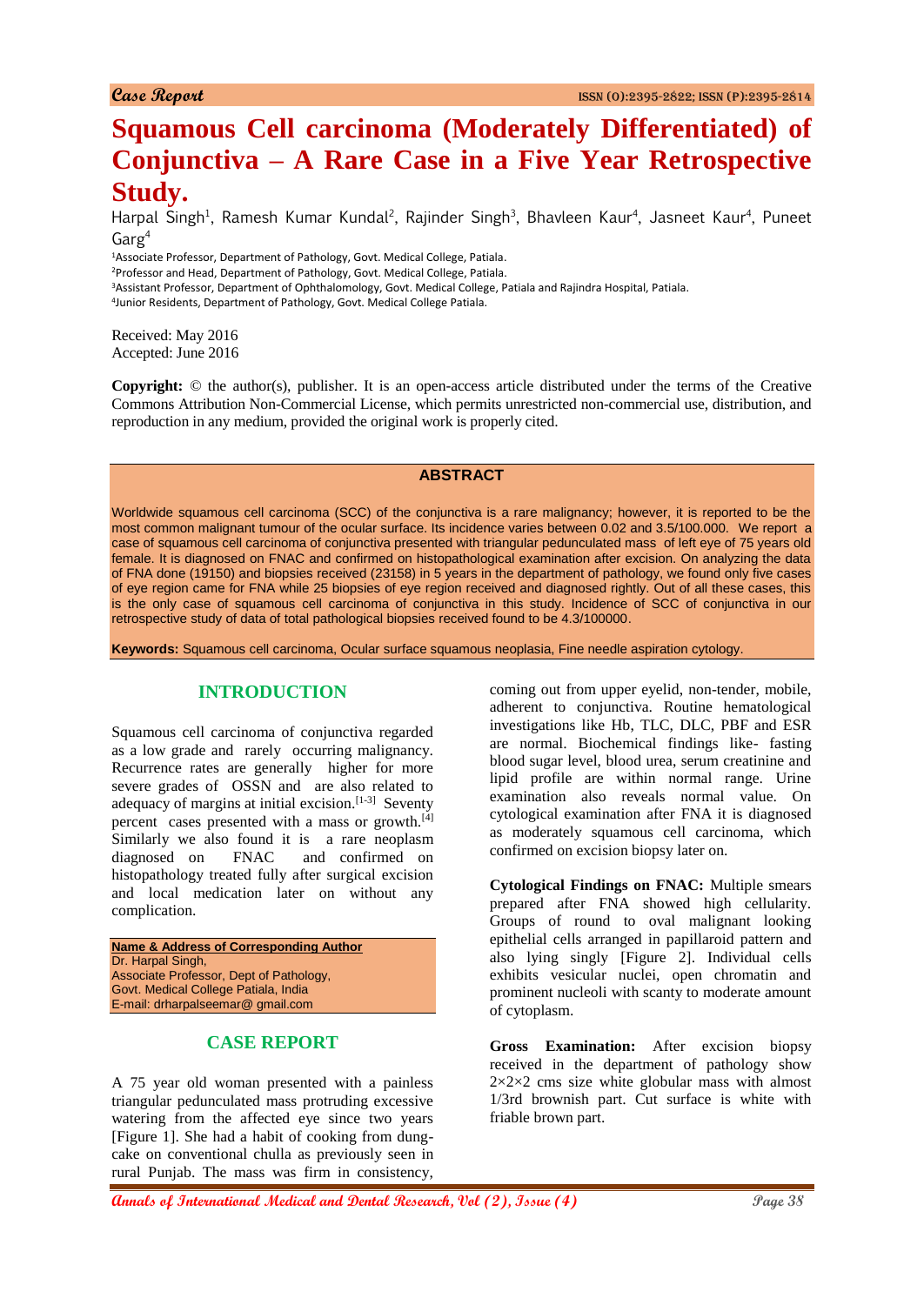#### **Singh et al; Squamous Cell carcinoma of Conjunctiva**



**Figure 1**: Protruding mass from conjunctiva.



**Figure 2**: Cytologically show groups of malignant epithelial cells( MGG Stain).



**Figure 3**: Microphotograph groups of malignant looking epithelial cells (under 10x H&E Stain).



#### Histopathological Findings:

Multiple sections studied show groups, clusters and sheets of malignant looking basaloid epithelial cells, showing vesicular nuclei, open chromatin and prominent nucleoli with scanty to moderate amount of cytoplasm. At certain foci, necrosis is also evident with small spots of homogeneous pinkish material along with peripheral nuclei i.e. formation of small keratin pearls. Histopathological features are suggestive of Squamous cell carcinoma (moderately differentiated)- conjunctiva [Figure 3 & 4].

In this study previous five years record of pathology has been searched for biopsy and fine needle aspiration cytology of the eye region and data was compiled as shown in [Table 1].

#### **DISCUSSION**

Ocular surface squamous neoplasia is mostly unilateral and is seen in middle-aged and older patients. Rarely, it is bilateral in immunosuppressed patients. It often presents with redness and ocular irritation. Vision is usually unaffected unless it encroaches the centre of cornea. The tumour appears as fleshy or nodular, sessile minimally elevated lesion with surface keratin, feeder vessels, and secondary inflammation.<sup>[2-5]</sup> Macroscopic patterns of SCC have been described as gelatinous, velvety or papilliform, leukoplakic, <a>[6,7]</a> nodular and diffuse.<a>[8]</a>

| Table 1: Five years data of eye lesions on biopsy and FNAC. |      |                          |                  |                                   |                          |
|-------------------------------------------------------------|------|--------------------------|------------------|-----------------------------------|--------------------------|
| Sr. No.                                                     | Year | No. of                   | No. of           | No. of Lesions of Eye             | Lesions of Eye diagnosed |
|                                                             |      | <b>Biopsies received</b> | <b>FNAs Done</b> | On biopsy                         | on FNAC                  |
|                                                             | 2011 | 3779                     | 2972             | 4(benign and infected)            |                          |
|                                                             | 2012 | 4395                     | 3566             | $3$ (do)                          |                          |
|                                                             | 2013 | 4657                     | 4214             | $3$ (do)                          |                          |
|                                                             | 2014 | 5282                     | 4361             | 10 (all other lesions were either |                          |
|                                                             |      |                          |                  | benign or infected except this    |                          |
|                                                             |      |                          |                  | reported case)                    |                          |
|                                                             | 2015 | 5045                     | 4037             | 5(same as sr. no. $1,283$ )       |                          |
| Total                                                       |      | 23158                    | 19150            |                                   |                          |

In conjunctival SCC, the abnormal cells extend through the basement membrane into the conjunctival stroma, whereas in intra-epithelial neoplasia the malignant cells are confined to the

surface epithelium. SCC has the potential to penetrate the corneoscleral lamella into the anterior chamber of the eye or can breach the orbital septum